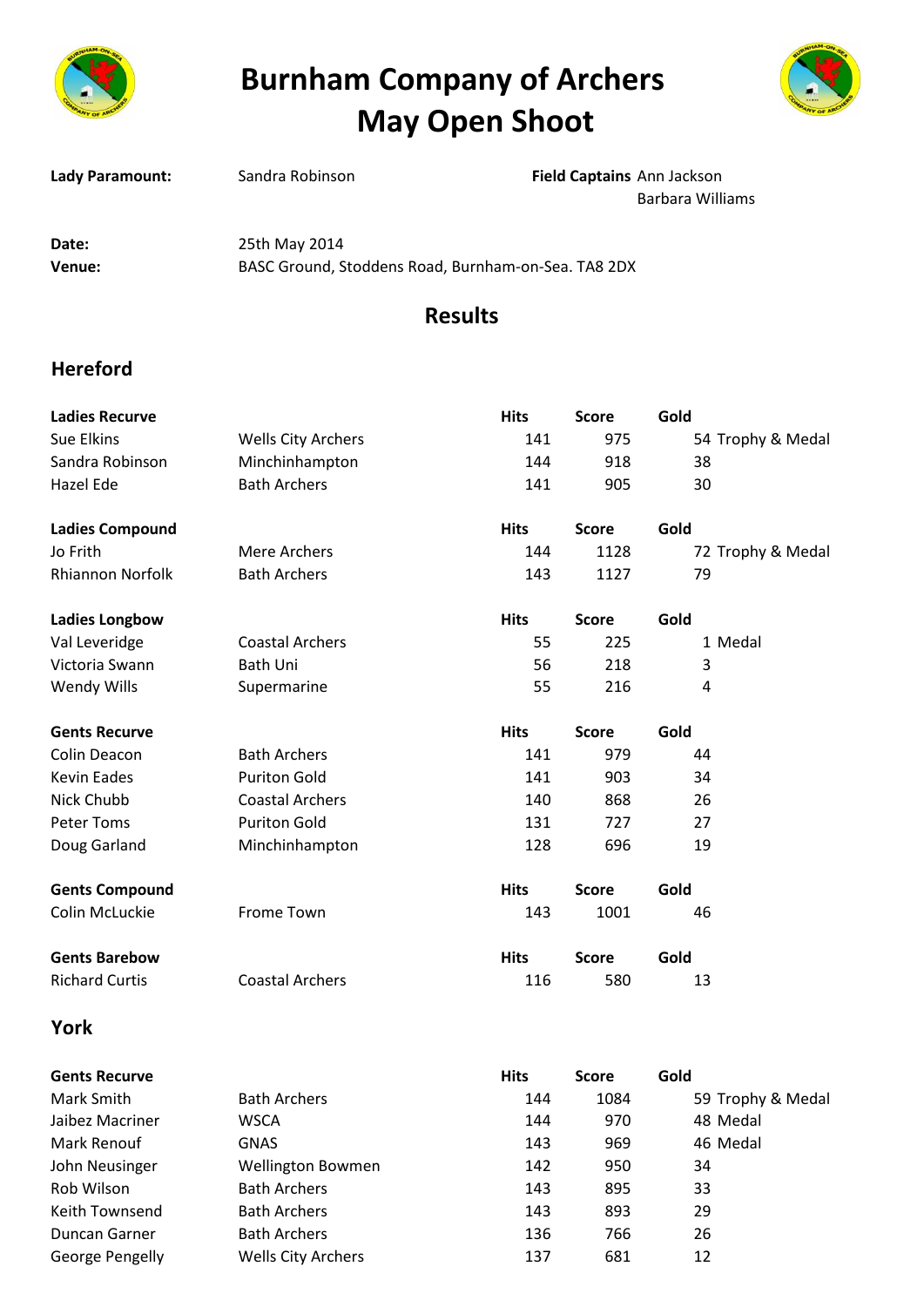| Results cont.         |                             |             |              |                    |
|-----------------------|-----------------------------|-------------|--------------|--------------------|
| Mark Bowden           | Danesfield                  | 107         | 479          | 15                 |
| <b>Duncan Smart</b>   | Kyrton Archers              | 82          | 386          | 11                 |
| <b>Gents Compound</b> |                             | <b>Hits</b> | <b>Score</b> | Gold               |
| Keith Webb            | Fast & Loose                | 144         | 1220         | 107 Trophy & Medal |
| <b>Colin Gregory</b>  | <b>Tockington Archers</b>   | 144         | 1154         | 91 Medal           |
| <b>Graham Smith</b>   | <b>Tockington Archers</b>   | 144         | 1154         | 84 Medal           |
| Keith Elsley          | <b>Puriton Gold</b>         | 143         | 1071         | 65                 |
| Paul Godbold          | Minchinhampton              | 144         | 1056         | 58                 |
| Robin Perry           | <b>Tockington Archers</b>   | 144         | 1042         | 48                 |
| Alan Robinson         | Minchinhampton              | 139         | 973          | 54                 |
| <b>Gents Longbow</b>  |                             | <b>Hits</b> | <b>Score</b> | Gold               |
| Seth Neill            | Wadebridge                  | 66          | 252          | 5 Medal            |
| Keith Hingston        | <b>Exeter Co of Archers</b> | 51          | 195          | 1 Medal            |
| Paul Wark             | Chippenham                  | 50          | 192          | 2 Medal            |
| Robin Leveridge       | <b>Coastal Archers</b>      | 27          | 123          | 4                  |
| <b>Tim Cale</b>       | <b>Tyndale Archers</b>      | 23          | 99           | 3                  |
| Peter Conisbee        | Archers of the West         | 33          | 89           | $\mathbf 0$        |
| Jack Neill            | Wadebridge                  | 19          | 75           | $\mathbf{1}$       |
| <b>Gents Barebow</b>  |                             | <b>Hits</b> | <b>Score</b> | Gold               |
| Pete Forrow           | <b>Junction Archers</b>     | 109         | 493          | 8 Medal            |
| <b>Chris Hassall</b>  | Mid Somerset                | 13          | 35           | 0                  |
| Lady Longbow          |                             | <b>Hits</b> | <b>Score</b> | Gold               |
| Sarah Conisbee        | Archers of the West         | 43          | 159          | $\pmb{0}$          |
| Myra Hingston         | <b>Exeter Co of Archers</b> | 23          | 79           | $\mathbf{1}$       |
| <b>Ladies Barebow</b> |                             |             |              |                    |
| Jane Forrow           | <b>Junction Archers</b>     | 59          | 243          | 5                  |
| <b>National</b>       |                             |             |              |                    |

|                                                   |                        | <b>Hits</b> | <b>Score</b> | Gold | Adjusted<br><b>Score</b> |
|---------------------------------------------------|------------------------|-------------|--------------|------|--------------------------|
| Ladies                                            |                        |             |              |      |                          |
| Kay Deacon                                        | <b>Bath Archers</b>    | 28          | 106          | 0    | 435 Medal                |
| Ann Lewin                                         | <b>Coastal Archers</b> | 70          | 404          | 6    | 404                      |
| Pauline Brown                                     | Danesfield             | 62          | 302          | 5    | 324                      |
| Gents                                             |                        |             |              |      |                          |
| <b>Richard Fendick</b>                            | Wells City             | 72          | 566          | 40   | 566 Medal                |
| Alan Brown                                        | Danesfield             | 63          | 305          | 5    | 447                      |
| David Collins                                     | <b>Coastal Archers</b> | 71          | 410          | 11   | 410                      |
| <b>Club Team Award</b><br><b>Rhiannon Norfolk</b> |                        |             |              |      |                          |
| Mark Smith<br>Colin Deacon                        | <b>Bath Archers</b>    |             | 3189         |      | Trophy & Medals          |

**Best Gold**

Robin Perry **Tockington** Tockington Trophy & Medal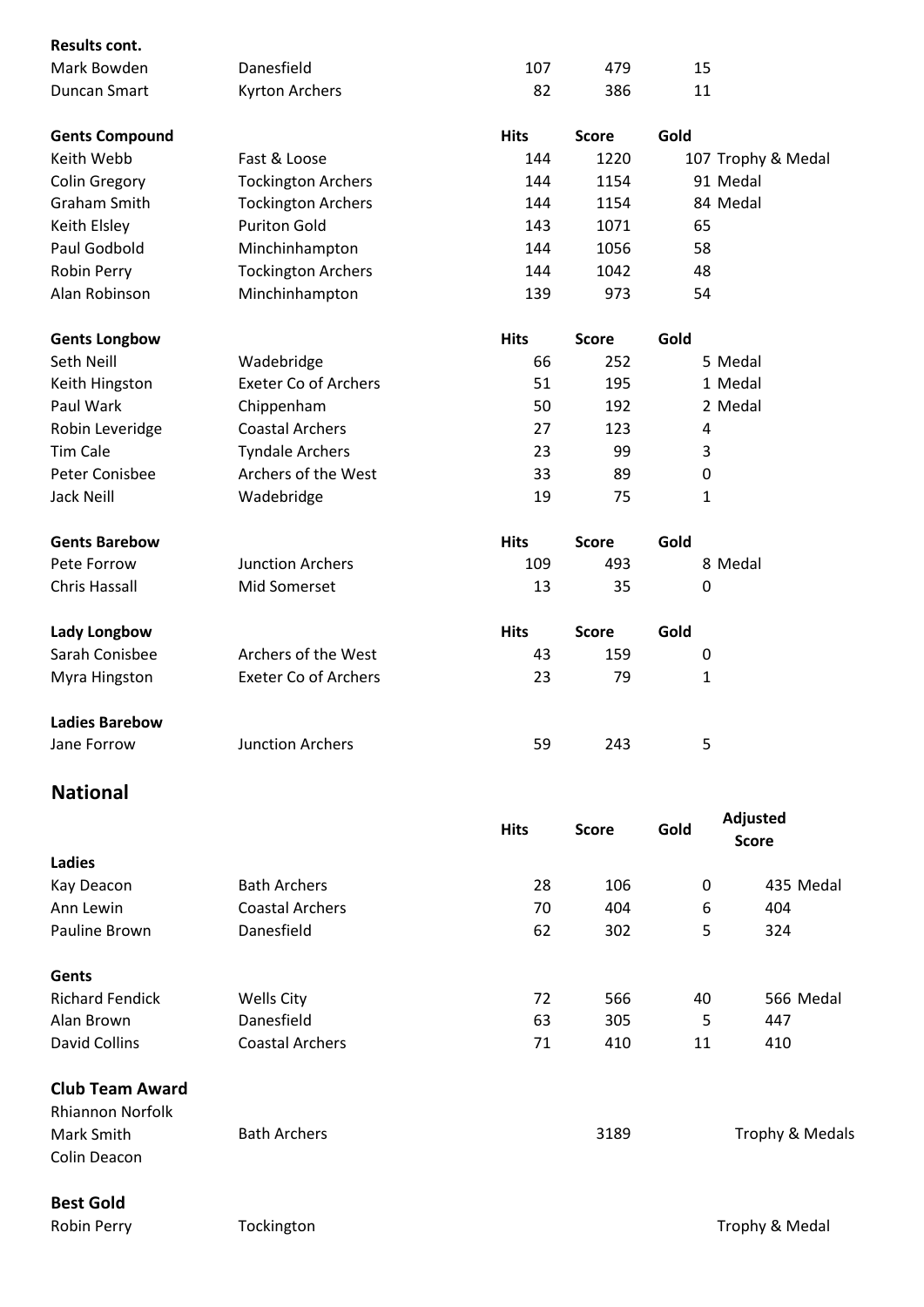Thanks to Ann Jackson and Barbara Williams for keeping things running smoothly. And last but by no means least, to Sandra Robinson, our Lady Paramount. Once again I would like to thank the work party plus those of you who helped out on the day. Also Claire and her catering crew, I think you'll all agree they did a grand job keeping us fed and watered.

Hopefully we will see you all out and about on the shooting line and don't forget our other 2014 tournaments;

| Autumn Longbow      | 28th Sept |
|---------------------|-----------|
| Autumn Mixed Albion | 12th Oct  |

Please see our website for details and entry forms; www.burnhamcompanyofarchers.co.uk



Tournament organiser; Vikki Gallop. 2 Barrie Way, Burnham-on-Sea. Somerset TA8 1QT